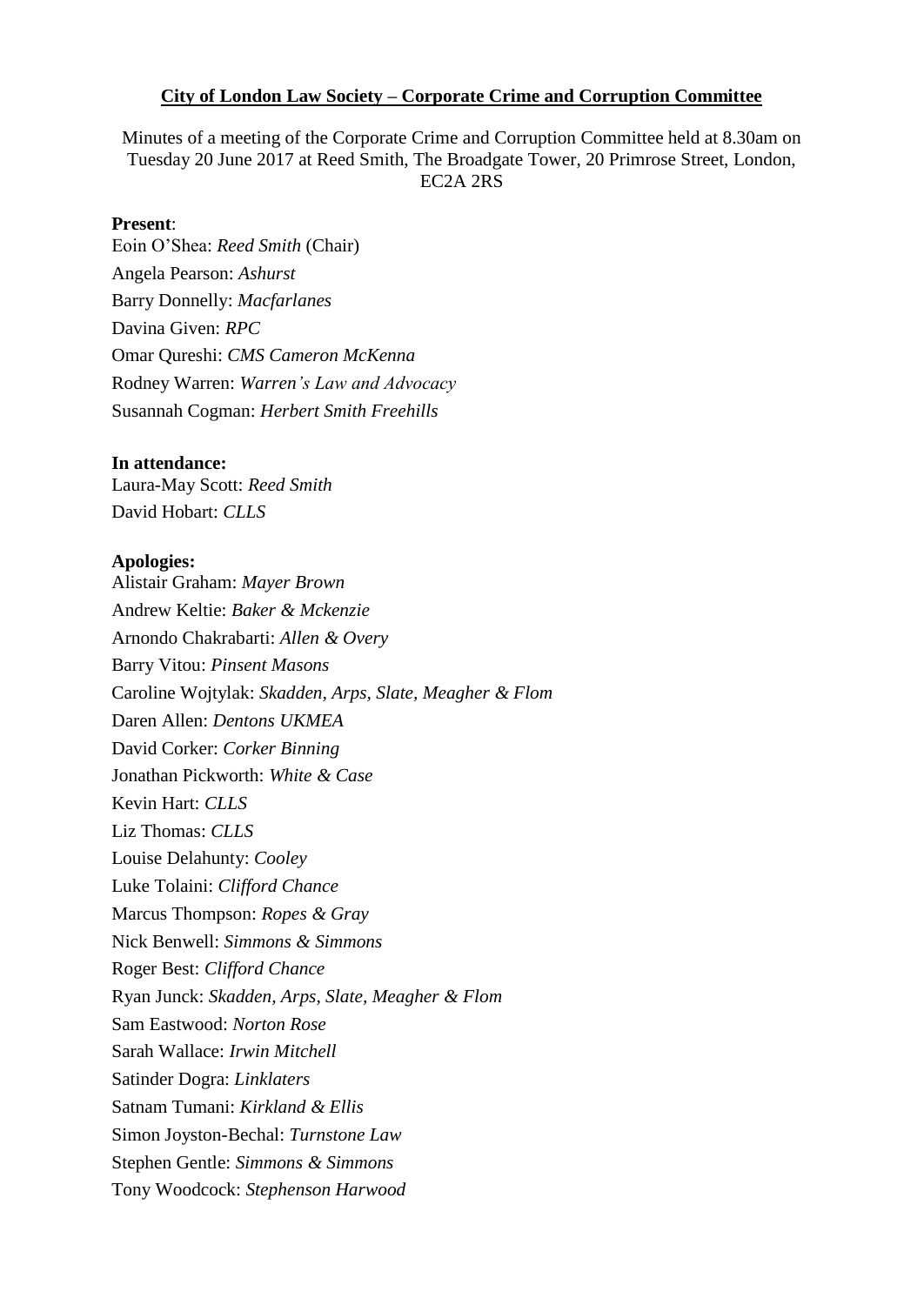# **1. Apologies for absence**

The Chair gave apologies on behalf of those who could not attend.

### **2. Minutes of last meeting**

The Minutes of the last meeting (25 April 2017) were approved in principle by those in attendance at the meeting. In light of the limited attendees, the Chair directed that the Minutes be re-circulated to all of the Committee via email and sent for filing on the CLLS website 24 hours later, providing Committee members had no amendments.

### **3. Advice to clients about conducting internal investigations (in particular witness interviews) in light of the recent RBS litigation case and SFO v ENRC**

There was discussion regarding the first-instance judgment in the *SFO v ENRC* case. The Committee discussed the scope of privilege and concerns regarding privilege over witness interview notes.

The Committee discussed the various techniques employed to at least attempt to ensure that privilege can be claimed over witness interview notes. The Committee shared experiences of the approach taken by regulators in relation to privilege over interview notes. The difference in the approach taken in criminal law cases compared to civil law cases was discussed. Those present agreed that it would be opportune for the courts to have the benefit from a fully argued appeal on the issue of privilege in materials generated in bribery and other investigations.

The Chair and certain members of the Committee discussed other Committees, both at the CLLS, the Law Society and the Bar Council, that may be willing to provide additional commentary/discuss the issue of privilege in interview notes.

# **4. Future of the SFO – policy response**

There was a discussion of the future of the SFO in light of the Conservative manifesto. The view of the Committee was that the situation was fast-moving and the CLLS should not take a public position unless and until any alternatives were clearer. The Chair noted that this item would be kept under review but for now no policy response would be provided.

# **5. FLA meeting: remarks of Leveson LJ re DPAs**

There was a discussion regarding the recent remarks of Leveson LJ regarding DPAs at the Fraud Lawyers Association conference.

# **6. Practice / Legal updates**

The Committee discussed the case of NCA v N and the powers of the NCA.

The Committee briefly discussed Office for Professional Body Anti-Money Laundering Supervision and the new fining powers that they will be able to exercise.